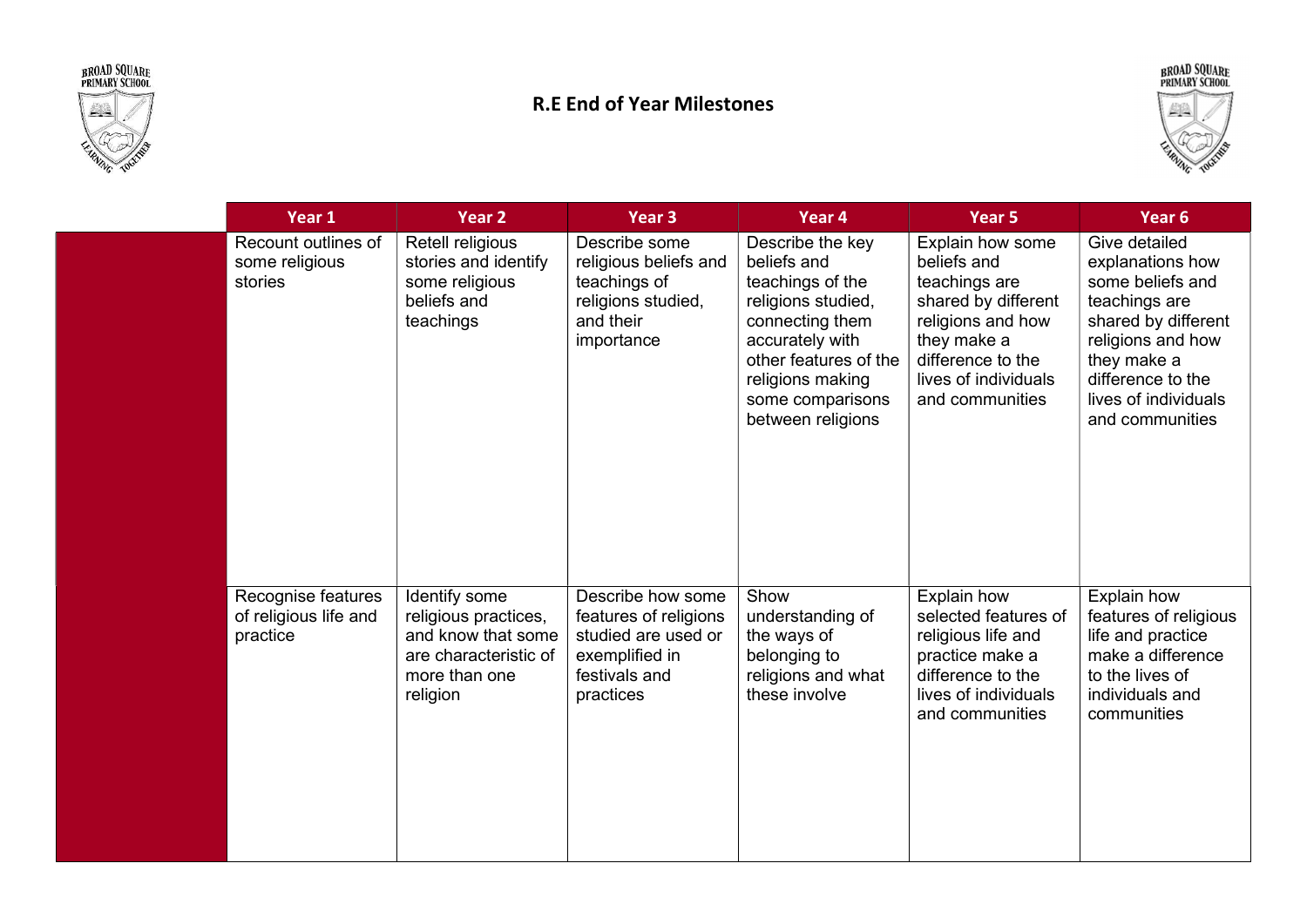| Recognise some<br>religious symbols<br>and words                                         | Suggest meanings<br>in religious symbols,<br>language and<br>stories                                    | Make links between<br>religious symbols,<br>language and<br>stories and the<br>beliefs or ideas that<br>underlie them | Show, using<br>technical<br>terminology, how<br>religious beliefs,<br>ideas and feelings<br>can be expressed in<br>a variety of forms,<br>giving meanings for<br>some symbols,<br>stories and<br>language | Explain how some<br>forms of religious<br>expression are used<br>differently by<br>individuals and<br>communities | Explain in detail<br>how forms of<br>religious expression<br>are used differently<br>by individuals and<br>communities |
|------------------------------------------------------------------------------------------|---------------------------------------------------------------------------------------------------------|-----------------------------------------------------------------------------------------------------------------------|-----------------------------------------------------------------------------------------------------------------------------------------------------------------------------------------------------------|-------------------------------------------------------------------------------------------------------------------|------------------------------------------------------------------------------------------------------------------------|
| Identify aspects of<br>own experience and<br>feelings, in religious<br>material studied. | Respond sensitively<br>to the experiences<br>and feelings of<br>others, including<br>those with a faith | Compare aspects of<br>their own<br>experiences and<br>those of others,<br>identifying what<br>influences their lives  | Ask questions about<br>the significant<br>experiences of key<br>figures from<br>religions studied<br>and suggest<br>answers from own<br>and others'<br>experiences,<br>including believers                | Make informed<br>responses to<br>questions of identity<br>and experience in<br>the light of their<br>learning     | Make informed<br>responses to<br>questions of identity<br>and experience in<br>the light of their<br>learning          |